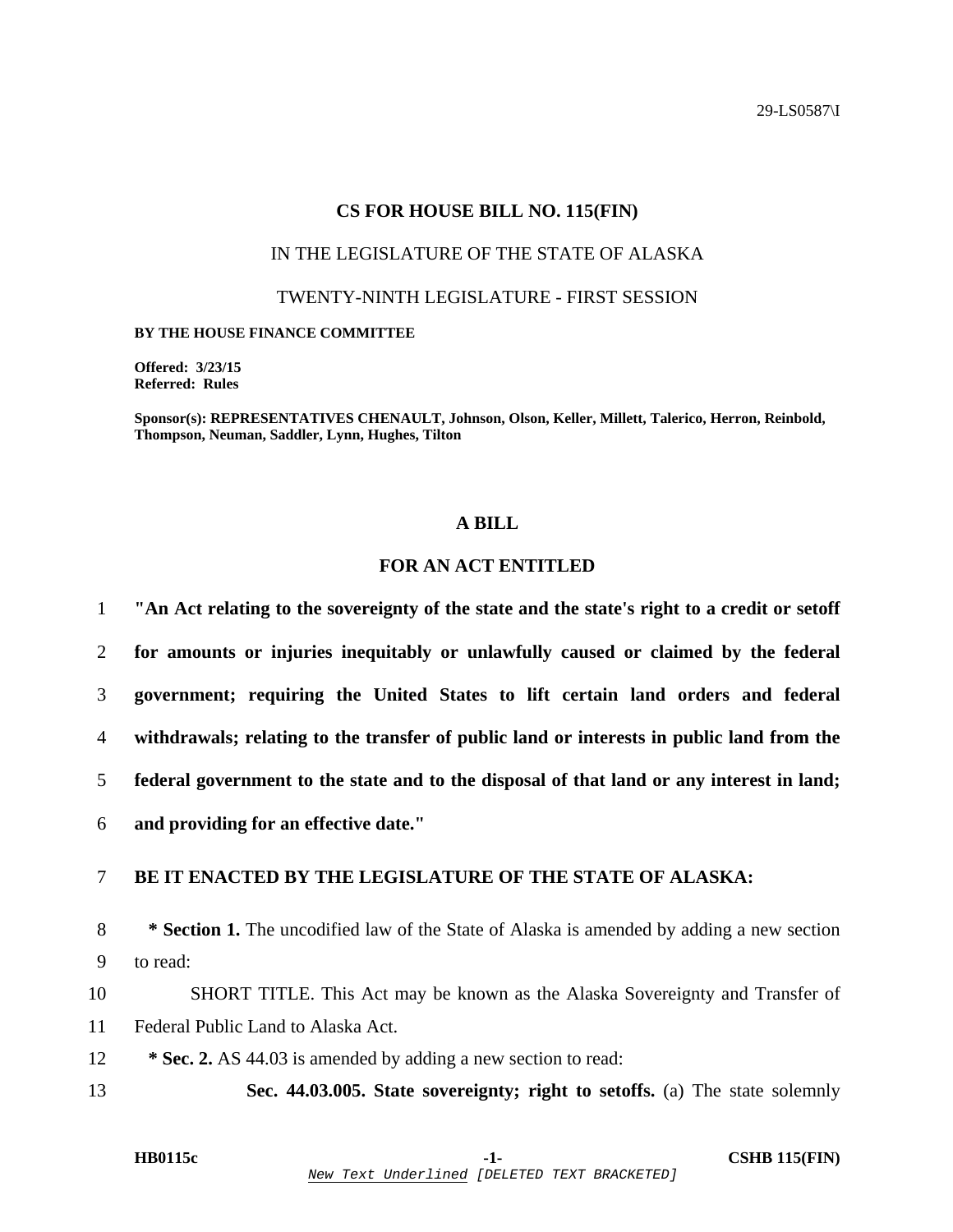| $\mathbf{1}$   | affirms its state sovereignty and fully reserves and asserts all rights and powers                                      |
|----------------|-------------------------------------------------------------------------------------------------------------------------|
| $\mathfrak{2}$ | directly and indirectly related to those rights and powers under the Ninth and the                                      |
| 3              | Tenth Amendments to the Constitution of the United States.                                                              |
| $\overline{4}$ | (b) The affirmation, reservation, and assertion in (a) of this section include the                                      |
| 5              | reservation of the rights of the state to claim a credit or set of for any amount or injury                             |
| 6              | inequitably or unlawfully caused or claimed by the federal government.                                                  |
| $\tau$         | * Sec. 3. The uncodified law of the State of Alaska is amended by adding a new section to                               |
| $8\,$          | read:                                                                                                                   |
| 9              | TRANSFER OF FEDERAL PUBLIC LAND; RECEIPT BY THE STATE. (a) Before                                                       |
| 10             | January 1, 2017, the United States shall, subject to acceptance by the state,                                           |
| 11             | (1) relinquish title to public land or an interest in land in the state; and                                            |
| 12             | (2) transfer title to public land or an interest in land to the state.                                                  |
| 13             | (b) Under the authority in AS $38.05.035(a)(11)$ or as otherwise provided by law, the                                   |
| 14             | director of the division of lands in the Department of Natural Resources shall accept the land                          |
| 15             | and interest in land conveyed to the state under $(a)(2)$ of this section on behalf of the state if                     |
| 16             | the director determines that the acceptance is in the best interest of the state.                                       |
| 17             | (c) If the land or interest in land the state receives under $(a)(2)$ of this section is sold,                          |
| 18             | leased, or granted, each contract for the sale, lease, or grant of state land or interest in land,                      |
| 19             | and each deed for state land, properties, or an interest in land transferred by the state must                          |
| 20             | include a reservation using the language provided for a reservation in AS 38.05.125(a).                                 |
| 21             | (d) In this section, "public land" means federal land in the state except for land                                      |
| 22             | (1) to which title is held by a person that is not a governmental entity;                                               |
| 23             | (2) used for military or naval purposes, including a military reservation; or                                           |
| 24             | (3) that was a national park on January 1, 2015.                                                                        |
| 25             | * Sec. 4. The uncodified law of the State of Alaska is amended by adding a new section to                               |
| 26             | read:                                                                                                                   |
| 27             | <b>LIFTING</b><br><b>PUBLIC</b><br><b>LAND</b><br><b>ORDERS;</b><br><b>PERIOD</b><br><b>FOR</b><br><b>MINERAL</b><br>OF |
| 28             | EXPLORATION AND RESOURCE EVALUATION. (a) For land not transferred to the state                                          |
| 29             | under sec. $3(a)(2)$ of this Act, the United States shall lift all public land orders and federal                       |
| 30             | withdrawals subsequent to those public land orders of land in the state so that state land                              |
| 31             | selections that are currently in top-filed status on that land may attach.                                              |